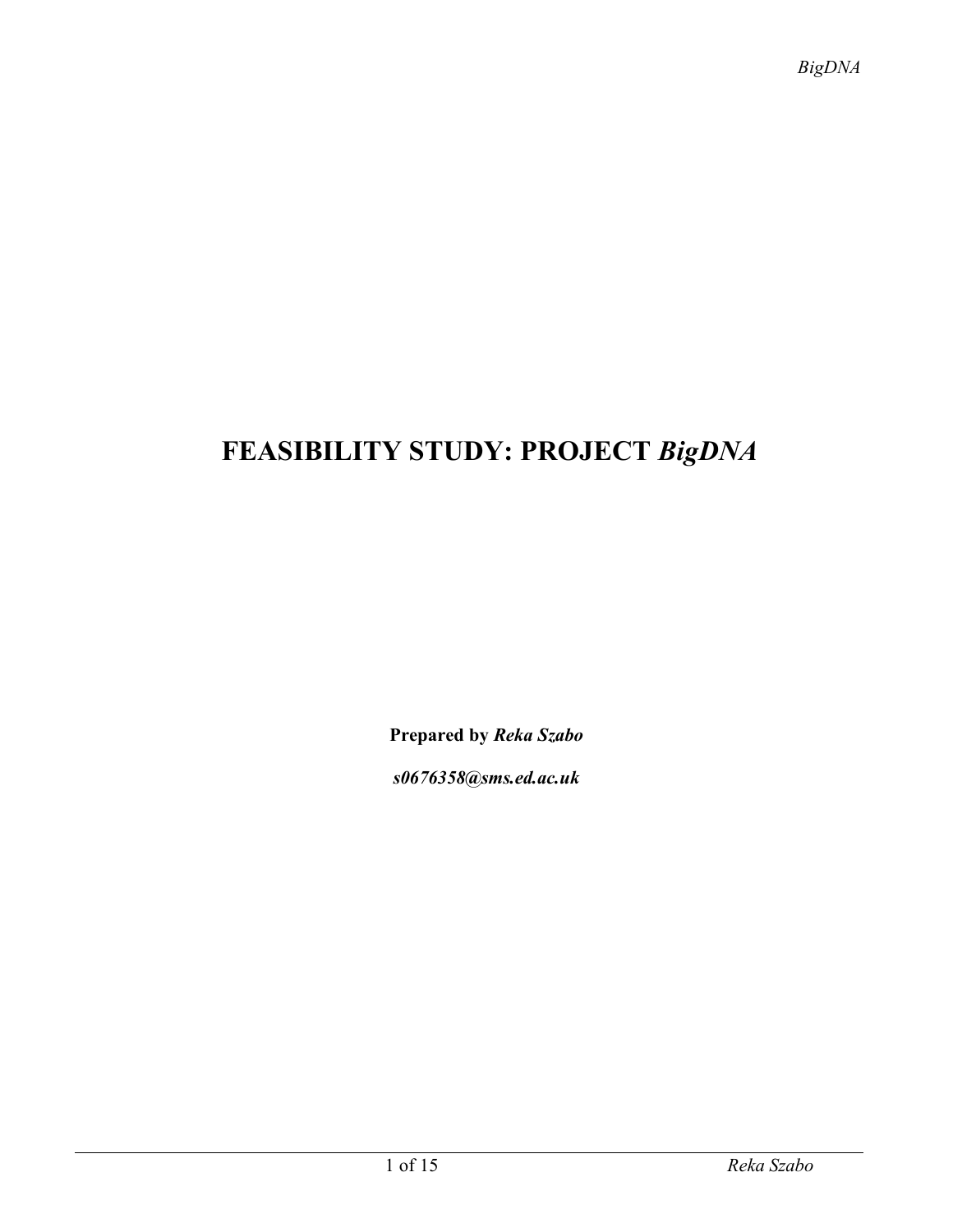## **Contents**

| 2.1<br>2.2 |  |
|------------|--|
|            |  |
| 3.1<br>3.2 |  |
|            |  |
| 4.1<br>4.2 |  |
|            |  |
| 5.1<br>5.2 |  |
|            |  |
| 6.1<br>6.2 |  |
|            |  |
|            |  |
| 8.1<br>8.2 |  |
|            |  |
| 9.1        |  |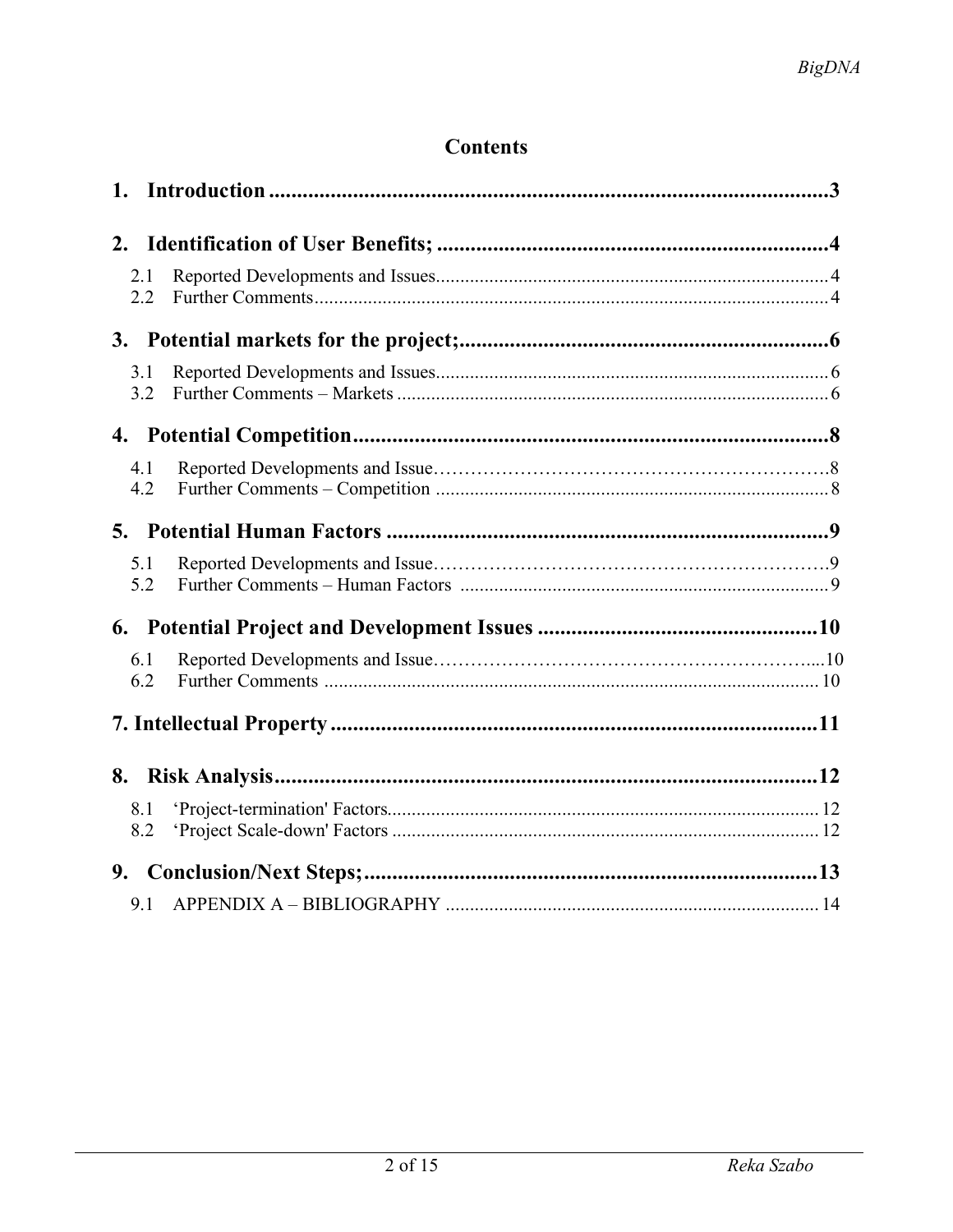## **1. Introduction**

The purpose of this feasibility study is to assess the long term suitability for investment of the company BigDNA.

Project Big DNA as an investment opportunity has been assessed in six main areas in the following pages: user benefits, potential markets, competition, human factors, project and development issues and IP protection. A Risk Analysis (Section 9) has also been carried out in order to identify any concerns and recommend further studies.

BigDNA is a spin-out company of the Moredun Research Institute (MRI).(1) MRI is sponsored by the Scottish Executive Environment and Rural Affairs Department. Commercially sponsored research is channelled through the Institute's affiliated company Moredun Scientific  $Ltd.(2)$ 

The main profile of the Company is built around a new vaccine delivery technology. (3) Their innovative procedure is based on using whole bacteriophages (virus of bacteria) as delivery vehicles of DNA vaccine against viruses. (4) The vaccine DNA is packaged into the phage, transferred into the host, where it is engulfed by antigen presenting cells (APC). Based on the DNA, vaccine proteins are expressed on the APC cell surface. (3) The concept of the host immunising itself by vaccine proteins (antigens) is not new. DNA vaccines have already been tested. Vaccine DNA codes proper antigens, which induces antiphage antibodies that can eliminate pathogenic viruses. (5) However, previous tests only dealt with "naked DNA", contrary to DNA packaged into phages, which has been proved more efficient. (6)

The company is seeking £160,000 from private equity investors for managing their patent portfolio and to support business development for up to 18 months. (4)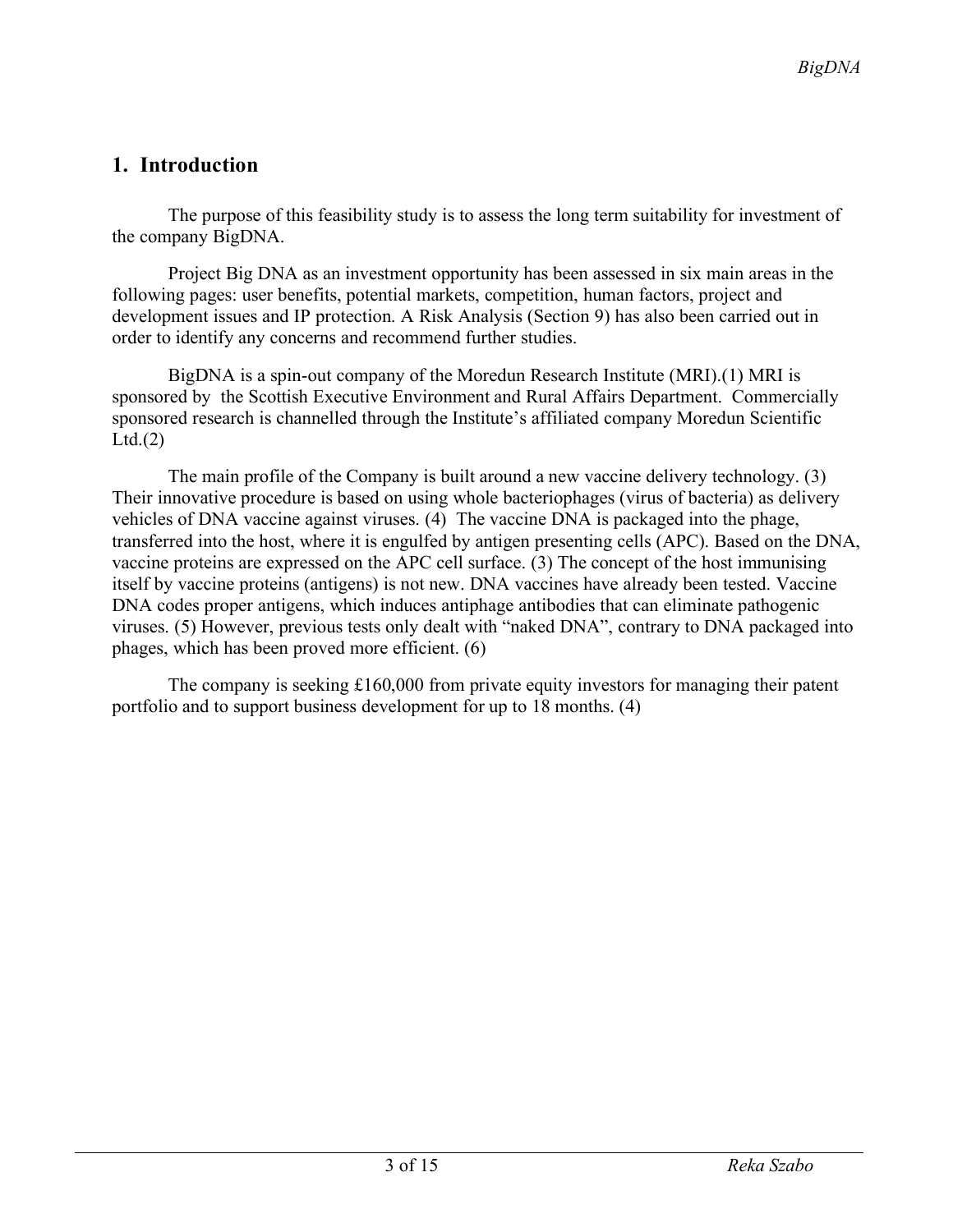| 2.1 Reported Developments and Issues                                                                                                                                                                                                                                                                                                                                                                            | Likely impact on project -<br>action required?                                                                                                                                           |
|-----------------------------------------------------------------------------------------------------------------------------------------------------------------------------------------------------------------------------------------------------------------------------------------------------------------------------------------------------------------------------------------------------------------|------------------------------------------------------------------------------------------------------------------------------------------------------------------------------------------|
| Compared to conventional vaccine techniques, phages are easy<br>2.1.1<br>and cheap to produce. It requires simple technology and minimal<br>equipment. Conventional techniques include killing or weakening<br>pathogens, produce non-pathogenic strains or purify non-pathogenic<br>fragments of the microorganisms. All of these techniques require<br>sophisticated facilities and highly trained staff. (3) | This can prove to be a major<br>selling point and must be stressed<br>during negotiations.                                                                                               |
| Phages have large capacity. More DNA can be transferred than<br>2.1.2<br>using "naked DNA" technique. (3) This means smaller doses and<br>eliminate the need for multiple injection. (7)                                                                                                                                                                                                                        | Vaccine manufacturers must be<br>approached whether they would<br>consider using it.                                                                                                     |
| Phage housing can also be targeted to a specific cell type. It<br>2.1.3<br>can also contain multiple type of vaccines for different diseases. (7)                                                                                                                                                                                                                                                               | Further investigations on how<br>safe it is to use more vaccines<br>together. It could trigger a severe<br>immune reaction. Is it cheaper<br>than using the same vaccines<br>separately? |
| Phage delivered vaccines are also highly stable. They can be<br>2.1.4<br>stored in powder form, which enables them to be taken orally. (3)                                                                                                                                                                                                                                                                      | What safety measures have to be<br>implemented? Pills can be mixed<br>up. How much would it cost to<br>implement a reliable<br>identification system?                                    |
| The technique is environmentally friendly. Bacteriophages<br>2.1.5<br>cannot reproduce outside the laboratory. (7)                                                                                                                                                                                                                                                                                              |                                                                                                                                                                                          |

#### **2. Identification of User Benefits;**

#### **2.2 Further Comments**

Saving money is one of the most important aspects of the project, which will appeal to most customers.

For existing DNA vaccines, this can provide a better alternative to their existing technique (injection).

The specificity of the technique can lead the way to personalized vaccines. HIV patients often have multiple diseases, that could be handled by a single vaccine, personalized for a single patient.

Injections and needles are associated with high risks and potential hazards. Biohazard cleanup also means a substantial amount and difficulties at vaccinations (especially when large groups of children are involved). In developing countries, vaccination poses a huge problem. If vaccines could be taken as pills, there would be no need for cold storage, or supply of needles. Charities and parents could be very supportive and help with the public acceptance of the new technique.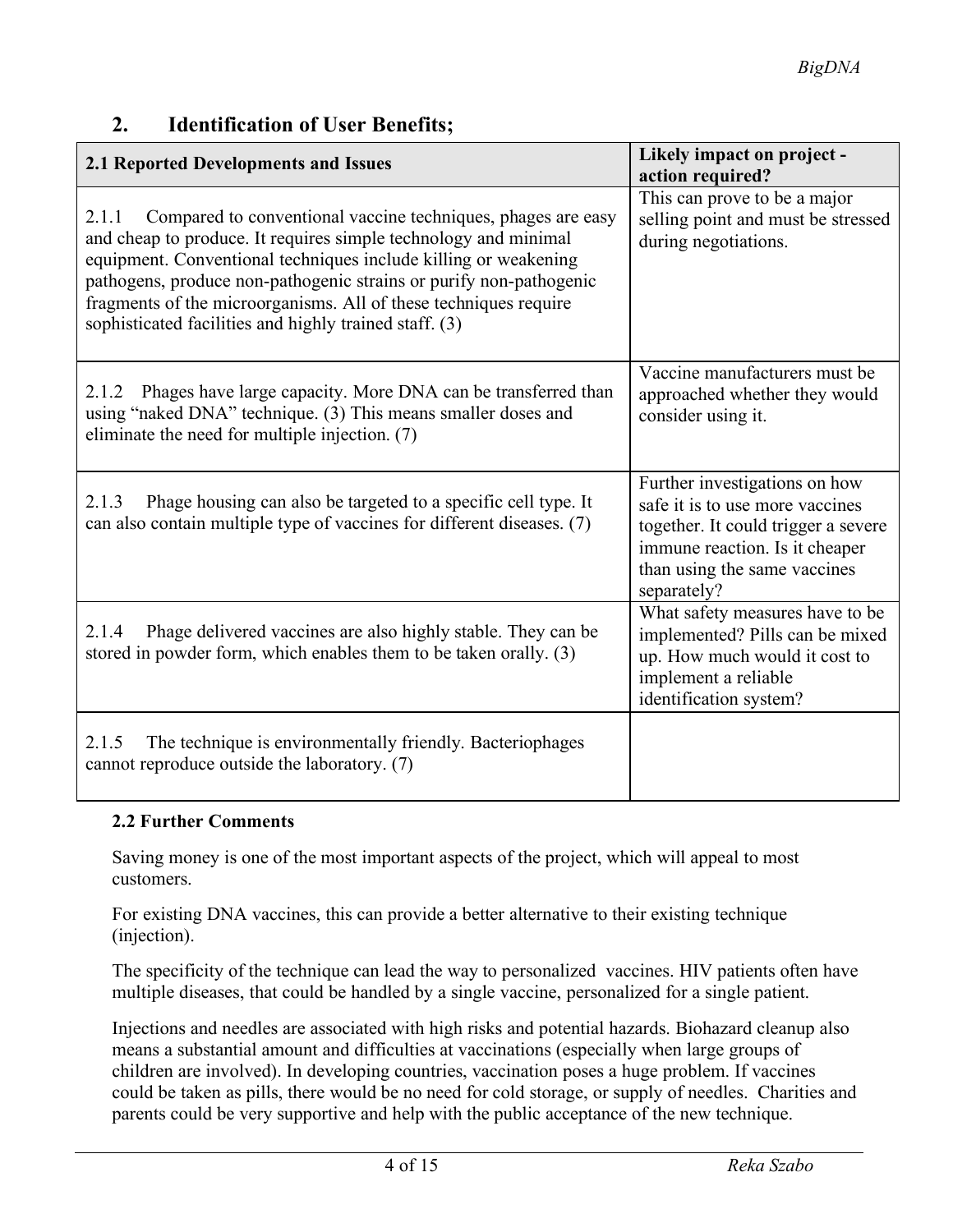Genetic research and foreign DNA introduction has always been a target for environmentally conscious people and groups. This could be a set back for the project, unless the benefit of being environmentally safe is emphasised.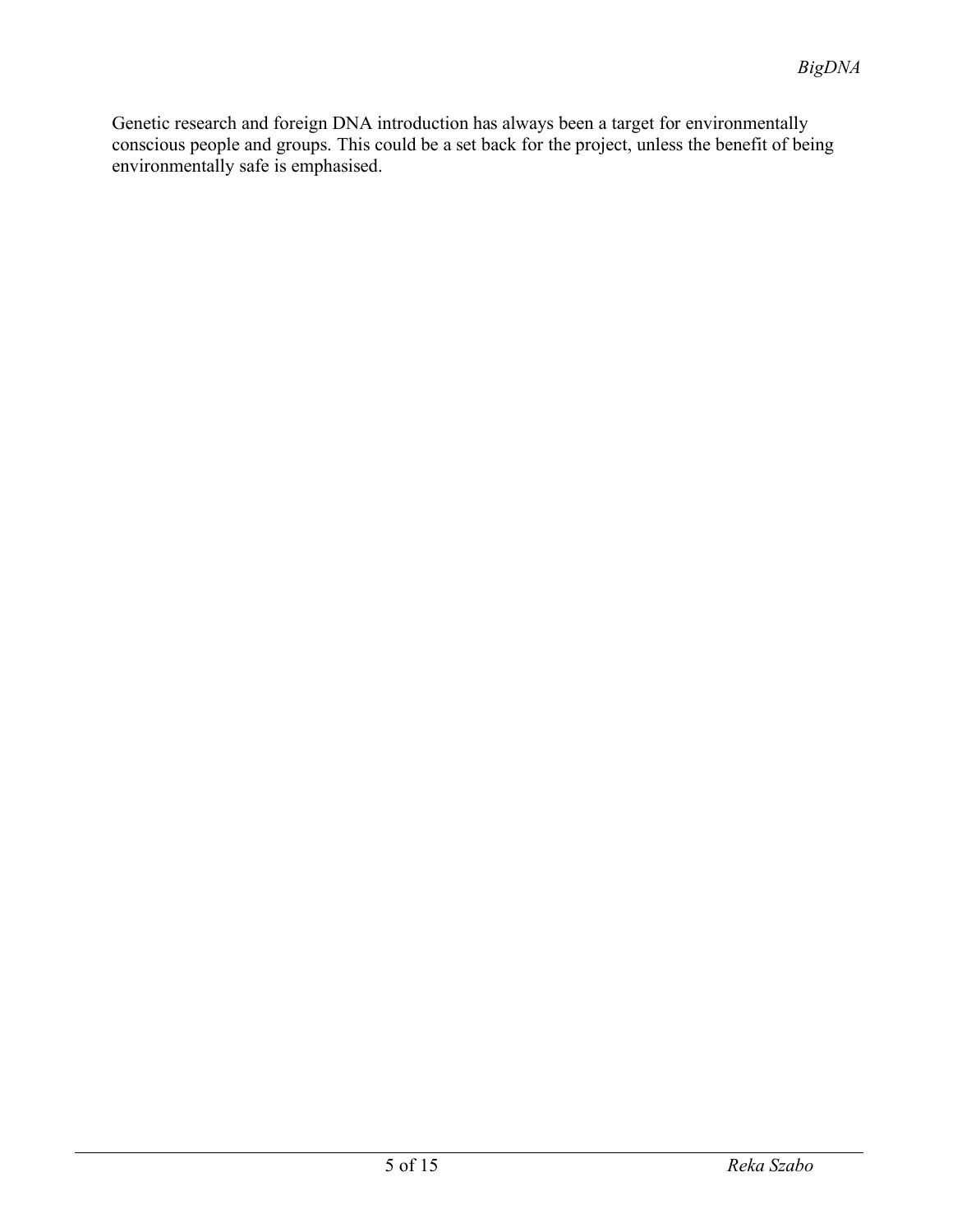| <b>3.1 Reported Developments and Issues</b>                                                                                                                                                                                                                                                                                                                                                                                          | Likely impact on project -<br>action required?                                                                                                                                           |
|--------------------------------------------------------------------------------------------------------------------------------------------------------------------------------------------------------------------------------------------------------------------------------------------------------------------------------------------------------------------------------------------------------------------------------------|------------------------------------------------------------------------------------------------------------------------------------------------------------------------------------------|
| 3.1.1 In the last 2 decades, the pharmaceutical industry,<br>including the vaccine industry, has been narrow. (8)<br>However, due to the evolution in technology, in the last few<br>years it has been expanding. (9) In 1999, the global vaccine<br>market was worth \$3.6 billion. By 2004, it was \$9.9 billion.<br>$(11)$ Today, it is expected to top \$16 billion $(4)$ at the end of<br>2007 and \$23.8 billion by 2012. (14) | The market is definitely growing<br>and it is easier to position the<br>company in a growing market.                                                                                     |
| 3.1.2 Because the large company dominance, there was no<br>competition and vaccine shortages are common. (12) The<br>Big DNA technology can seize a market segment of the big<br>companies as well.                                                                                                                                                                                                                                  | The dissatisfaction regarding<br>global vaccine shortages are<br>affecting the national health<br>systems and governments. Their<br>support is likely and desirable in<br>an investment. |
| 3.1.3 Tropical diseases account for 5 million deaths per year.<br>There are no preventive vaccination for the top 5 tropical<br>disease. $(10)$                                                                                                                                                                                                                                                                                      | WHO could be a potential<br>distributor for new vaccines.                                                                                                                                |
| 3.1.4 Increasing level of international travel and<br>urbanization also expands the potential market. (10)                                                                                                                                                                                                                                                                                                                           | Fast and convenient vaccinations<br>can mean higher pricing.<br>Businessmen and upper/middle<br>class could afford it.                                                                   |
| 3.1.5 The same technology can be used in animal vaccines.<br>(Avian Flu)                                                                                                                                                                                                                                                                                                                                                             |                                                                                                                                                                                          |
| 3.1.6<br>The threat of bioterrorism created a growing market for<br>vaccines.                                                                                                                                                                                                                                                                                                                                                        | There are possibilities for<br>substantial government orders.                                                                                                                            |

### **3. Potential markets for the project;**

## **3.2 Further Comments – Markets**

R&D in the pharmaceutical market (including the vaccine market) is very costly. It takes many years and hundred millions of pounds to launch a new product. (8) Due to increasing costs and strict regulatory healthcare systems, there have been several acquisitions and merges in the industry.(8) In 2002, 5 company dominated the preventive vaccine market, by being responsible for 80% of the sales revenue. Vaccine manufacturing was a low return and high risk business and there was no driving force to develop new products. Between 2000 and 2005 there were only 3 new vaccine products, and three consecutive years without one.(9) However, new technologies have caused a resurgence in new companies and new potential products. (11) In the cancer vaccine pipeline 80% of the companies are small biotechnology firms. The remaining proportion includes six large pharmaceutical companies (9%) and seven research institutes (11%). (15)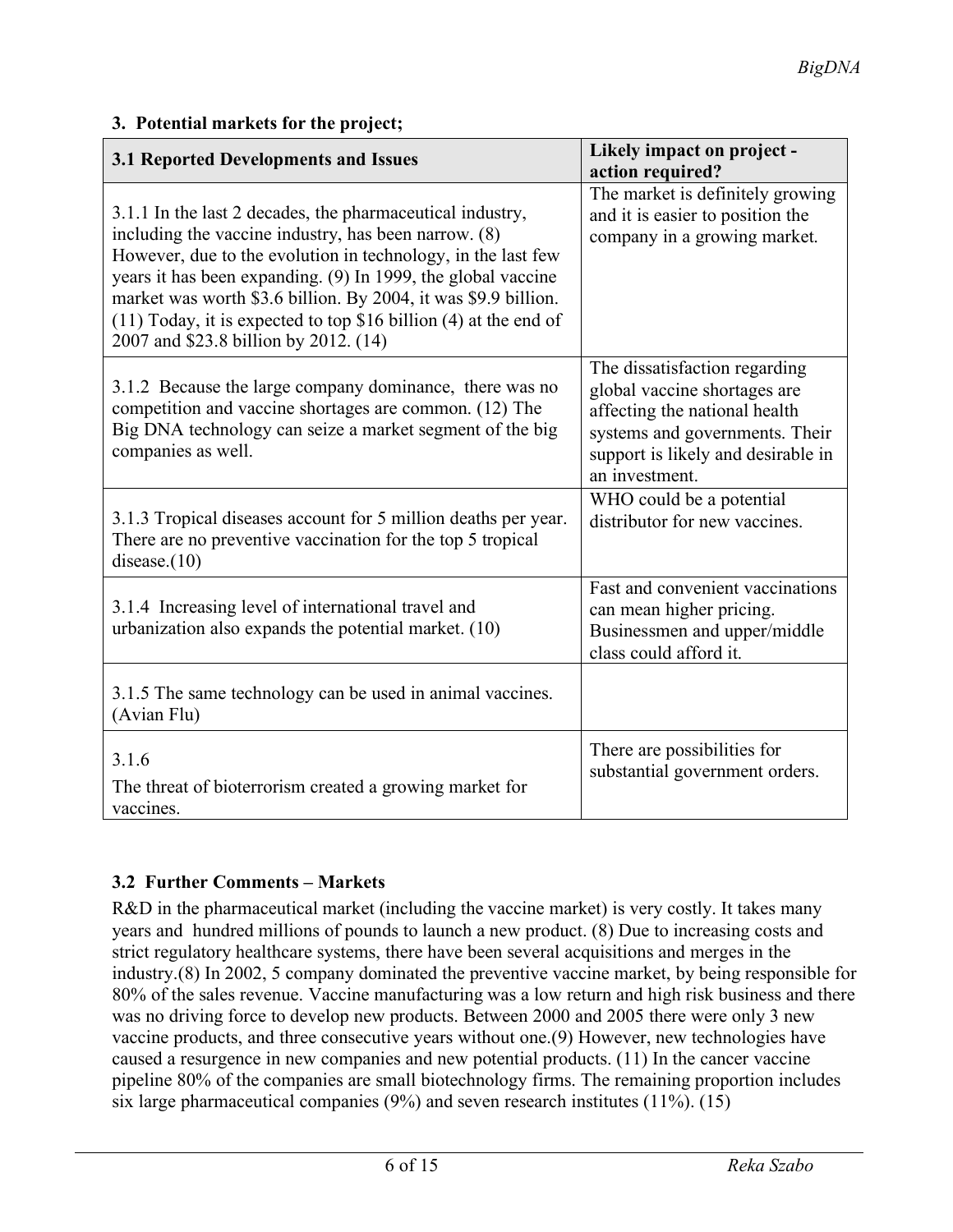#### According to BigDNA:

"The key market for the technologies is the human and animal vaccines market, estimated to be worth around \$16 billion (annually) and growing more rapidly than any other part of the pharmaceuticals sector."

The "bioterrorism vaccines" have already resulted in huge orders and financial backing from the US government. According to a report, in 2002 "for example, VaxGen was awarded an \$80 million contract for anthrax vaccine, and is reported to expect to achieve sales of \$2.8 billion in 10 years. Acambis accelerated its development of smallpox vaccine, bringing its Massachusetts facility online more rapidly than the late 2003 date originally planned after the \$343 million contract to supply 40 million doses was placed. Dynport has received \$350 million in bioterrorism related vaccine work." (13)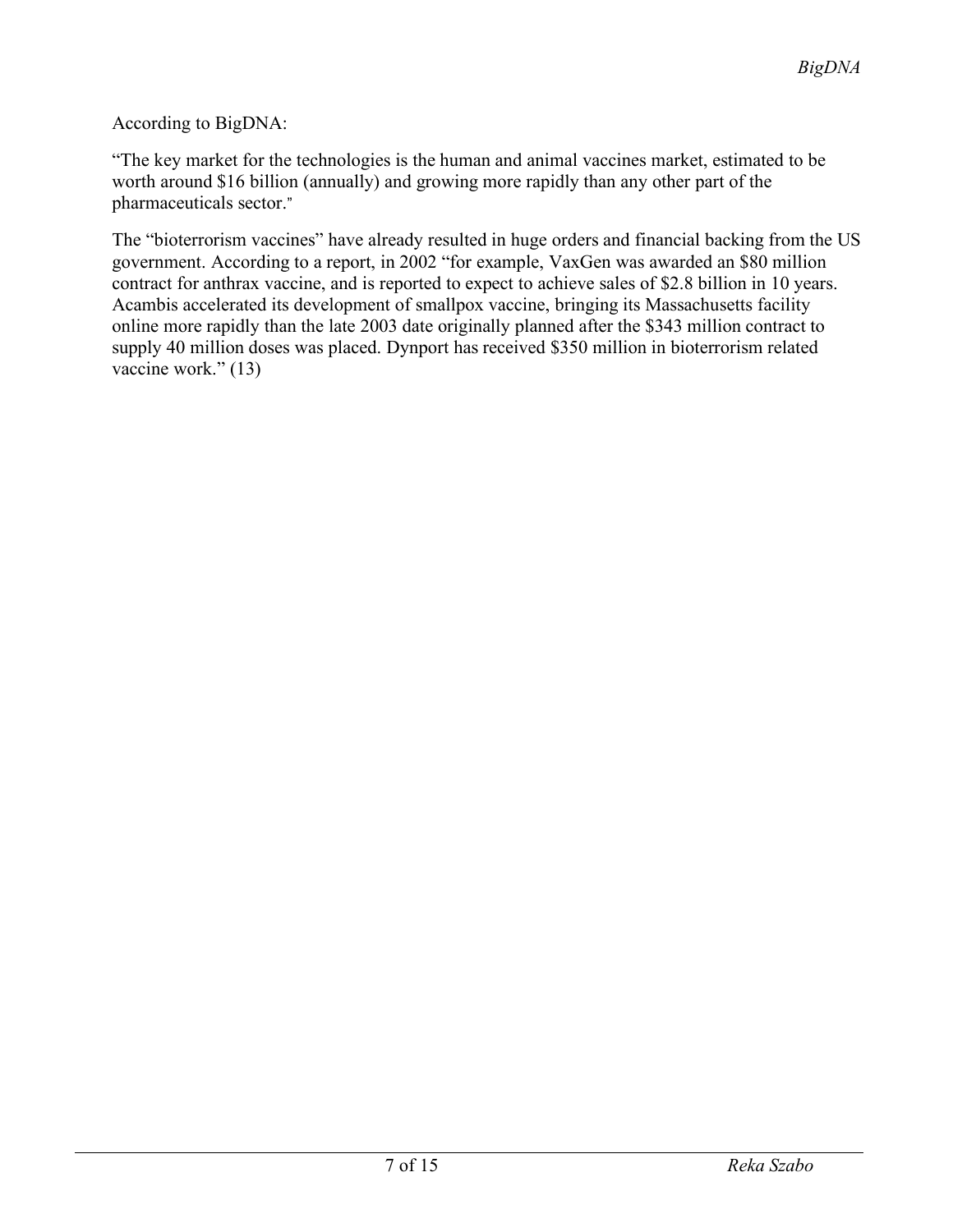## **4. Potential Competition**

| <b>Reported Developments</b><br>3.1                                                                                                                                                                                                                                                                                                                                       | Likely impact on project                                                                                                                                 |
|---------------------------------------------------------------------------------------------------------------------------------------------------------------------------------------------------------------------------------------------------------------------------------------------------------------------------------------------------------------------------|----------------------------------------------------------------------------------------------------------------------------------------------------------|
| There are a growing number of small biotech companies<br>4.1.1<br>and research institutes.                                                                                                                                                                                                                                                                                | The technology must be superior<br>in order to seize a profitable<br>market segment.                                                                     |
| BigDNA wishes to compete in the vaccine delivery<br>4.1.2<br>market. Currently there are a few other options for vaccine<br>delivery. Anti-viral medicine can be produced in transgenic<br>plants. (16) The method is tested, and working. However, there<br>are difficulties with the cultivation and is strongly opposed by<br>green movements and several governments. | This could mean a set-back for<br>the whole conventional vaccine<br>industry. However, the<br>legitimisation of this project<br>cannot be expected soon. |
| 4.1.3 There is a new method on delivering vaccines intranasally.<br>The package contains a viral envelope subunit with a<br>glycoprotein complexed with a lipid. (17)                                                                                                                                                                                                     | This method is not a<br>comprehensive method, contrary<br>to BigDNA's method.                                                                            |
| 4.1.4 Russia's Influenza Research Institute recently completed a<br>preclinical study on an intranasal influenza vaccine, using a<br>novel adjuvant technology, with plans to develop what could<br>become the first tablet flu vaccine formulation.(18)                                                                                                                  | This is a very recent study.<br>Similarly, it has only been tested<br>on flu viruses.                                                                    |

#### **4.2 Further Comments – Competition**

The vaccine market is very competitive. However, new technologies are only emerging, and with the right financial background and with protected IP it is the right time to establish a place in the market.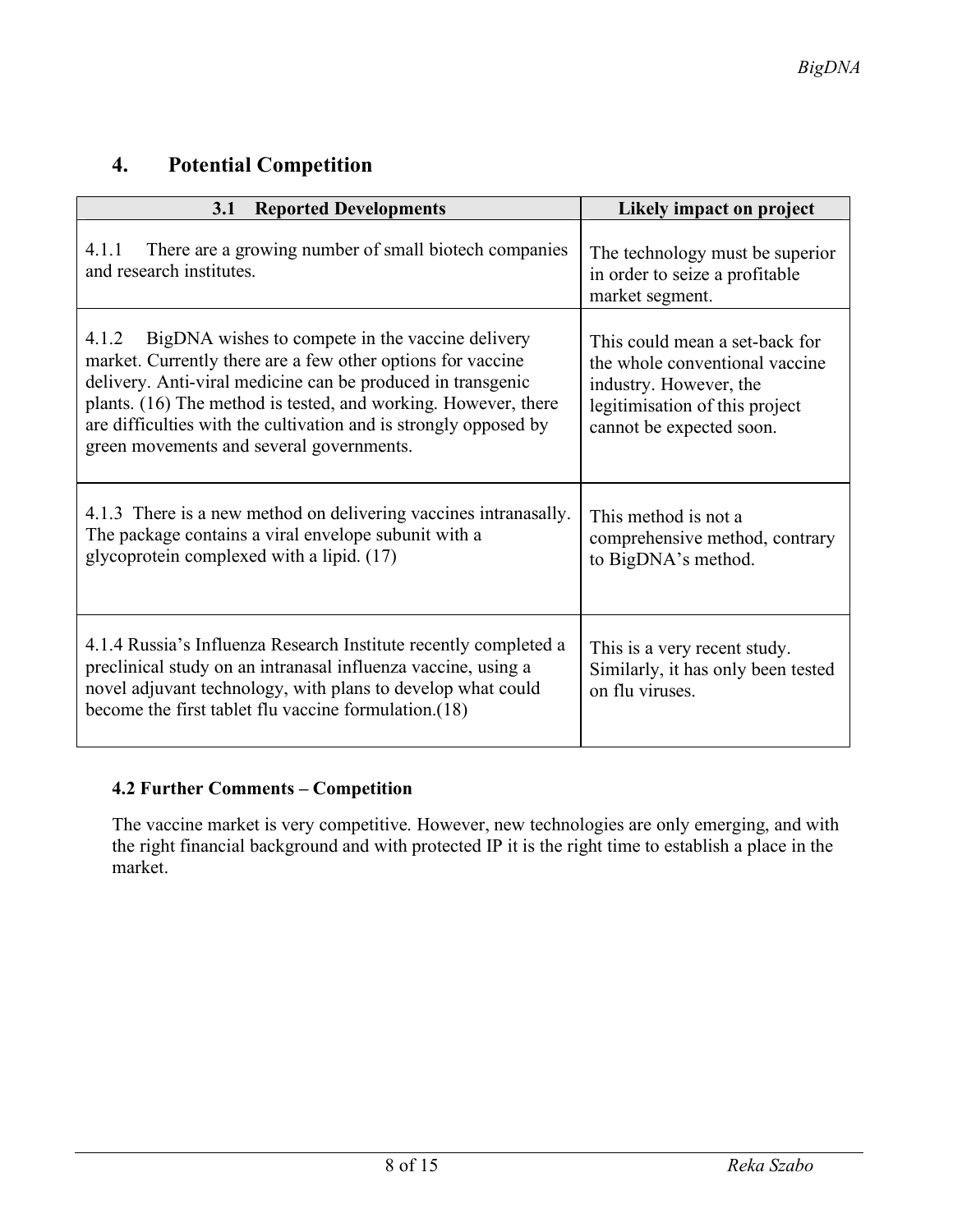#### **5. Potential Human Factors**

| 5.1 Reported Developments and Issues                                                                                                                                  | Likely impact on project -<br>action required?                                                       |
|-----------------------------------------------------------------------------------------------------------------------------------------------------------------------|------------------------------------------------------------------------------------------------------|
| <b>5.1.1</b> BigDNA has close ties with MRI. MRI is an<br>internationally recognised research institute, with many<br>successful research project in different areas. | The team at the Institute is a<br>well-organized group, with<br>strong leadership and<br>motivation. |
| <b>5.1.2</b> Vaccines that are based on transferring foreign DNA in<br>an organism might evoke opposition from many people.                                           | There must be further studies<br>done on long-term effects of<br>foreign DNA insertion.              |

#### **5.2 Further Comments – Human Factors**

The fact, that the Company is a spin-off of a respectable research institute, is a good starting point for the investor. This means, that the people at BigDNA have experience in research and business as well.

Vaccines are not a new concept. People will accept new technologies more easily, contrary to transgenic organisms, that are completely new, and without precedent.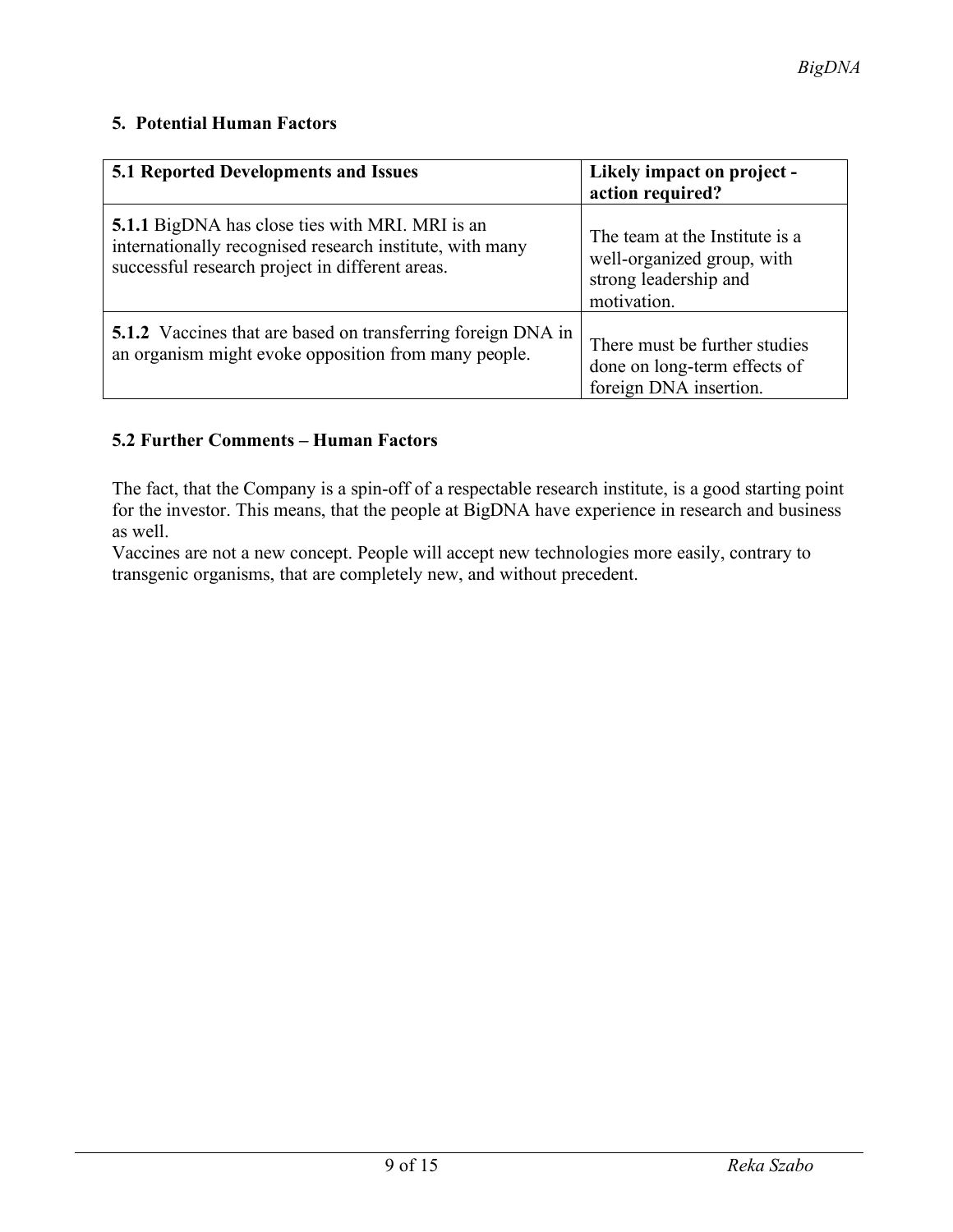| <b>Reported Developments</b>                                                                                                                      | Likely impact on project                                                                      |
|---------------------------------------------------------------------------------------------------------------------------------------------------|-----------------------------------------------------------------------------------------------|
| 6.1.1<br>The business model is based on service. The income will be<br>through development support charges and licensing the<br>technology. $(3)$ | All IP must be protected.                                                                     |
| 6.1.2<br>Development will be carried out in partnerships to reduce<br>costs.(3)                                                                   | Good partnership deals, strong<br>legal team.                                                 |
| 6.1.3<br>The company can introduce new technologies due to its links to<br>MRI.(3)                                                                | The company will not be.<br>outdated in the ever changing<br>environment of vaccine research. |
| 6.1.4<br>There are spin-off possibilities in wildlife management.                                                                                 | Investigate possibilities.                                                                    |

## **6. Potential Project and Development Issues**

#### **6.2 Further Comments**

The proposed business model is sensible. For a relatively small research company the cost for developing and testing a completely new product would be very high and unprofitable. Also, these products require rapid market entry. This can only be done with huge capital investment or outsourcing. Partnerships can minimise investment and lost revenue. (12) For combining technologies and vaccines collaborations can be very useful and profit oriented step. License will also provide an ongoing income.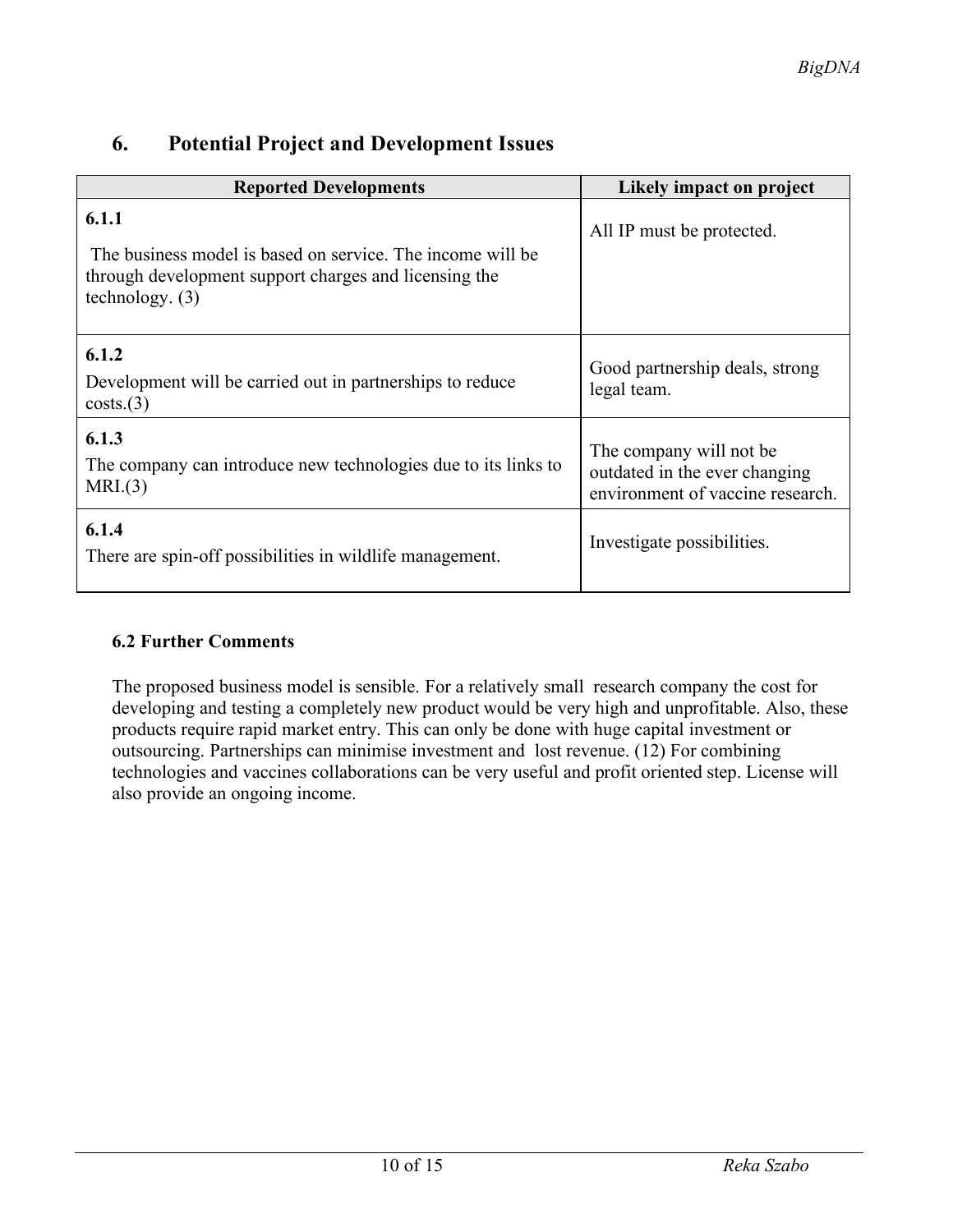## **7. Intellectual Property**

| <b>Reported Developments</b>                               | Likely impact on project                                                    |
|------------------------------------------------------------|-----------------------------------------------------------------------------|
| 7.1.1<br>The company has 1 patent granted and 2 filed. (3) | All IP must be protected. More<br>possibilities have to be<br>investigated. |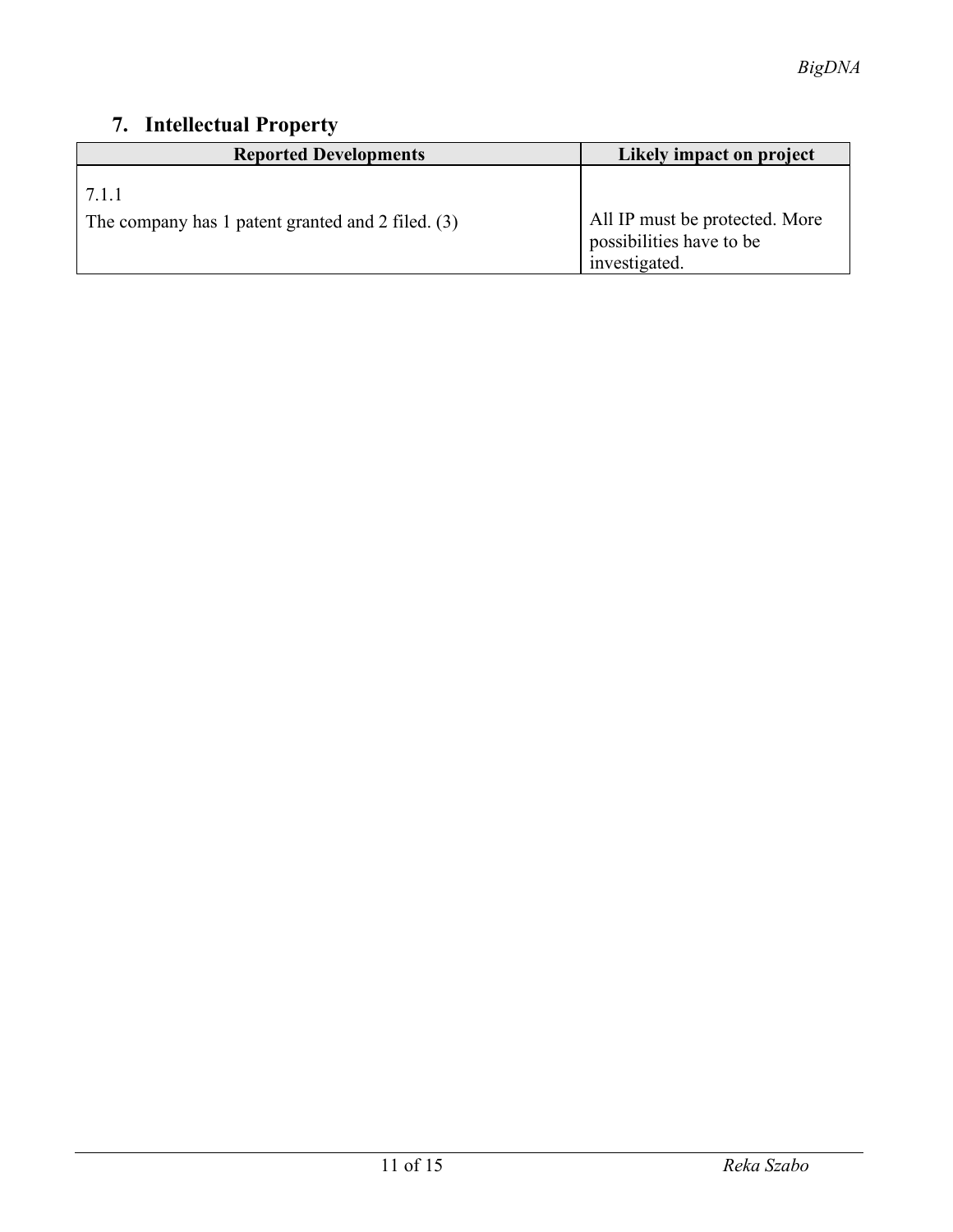## **7. Risk Analysis**

## **7.1 'Project-termination' Factors**

| Factor                                                         | <b>Comments</b>                   |
|----------------------------------------------------------------|-----------------------------------|
| BigDNA has not tested its vaccine delivery technology          | Testing has to be done, and a     |
| 7.1.1                                                          | due date established. Without     |
| on humans. However, the company is very confident that it will | positive testing, the will not    |
| work. $(7)$                                                    | last.                             |
| 7.1.2                                                          | There must be a positive          |
| Many people are concerned with the side effects of medicines.  | publicity prior to the release,   |
| $(80\%) (8)$                                                   | with appropriate supporting data. |
| 7.1.3                                                          | There must be several continuous  |
| The life cycle of new pharmaceutical products are short. (8)   | development projects at all time. |

## **7.2 'Project Scale-down' Factors**

| Factor                                                                                                                  | Comments |
|-------------------------------------------------------------------------------------------------------------------------|----------|
| 7.2.1<br>Most of the vaccine research deal with cancer $(60.6\%)$ This can<br>overshadow other developmental areas. (9) |          |
| 7.2.2<br>Research money concentrates in small biotech companies. (15)                                                   |          |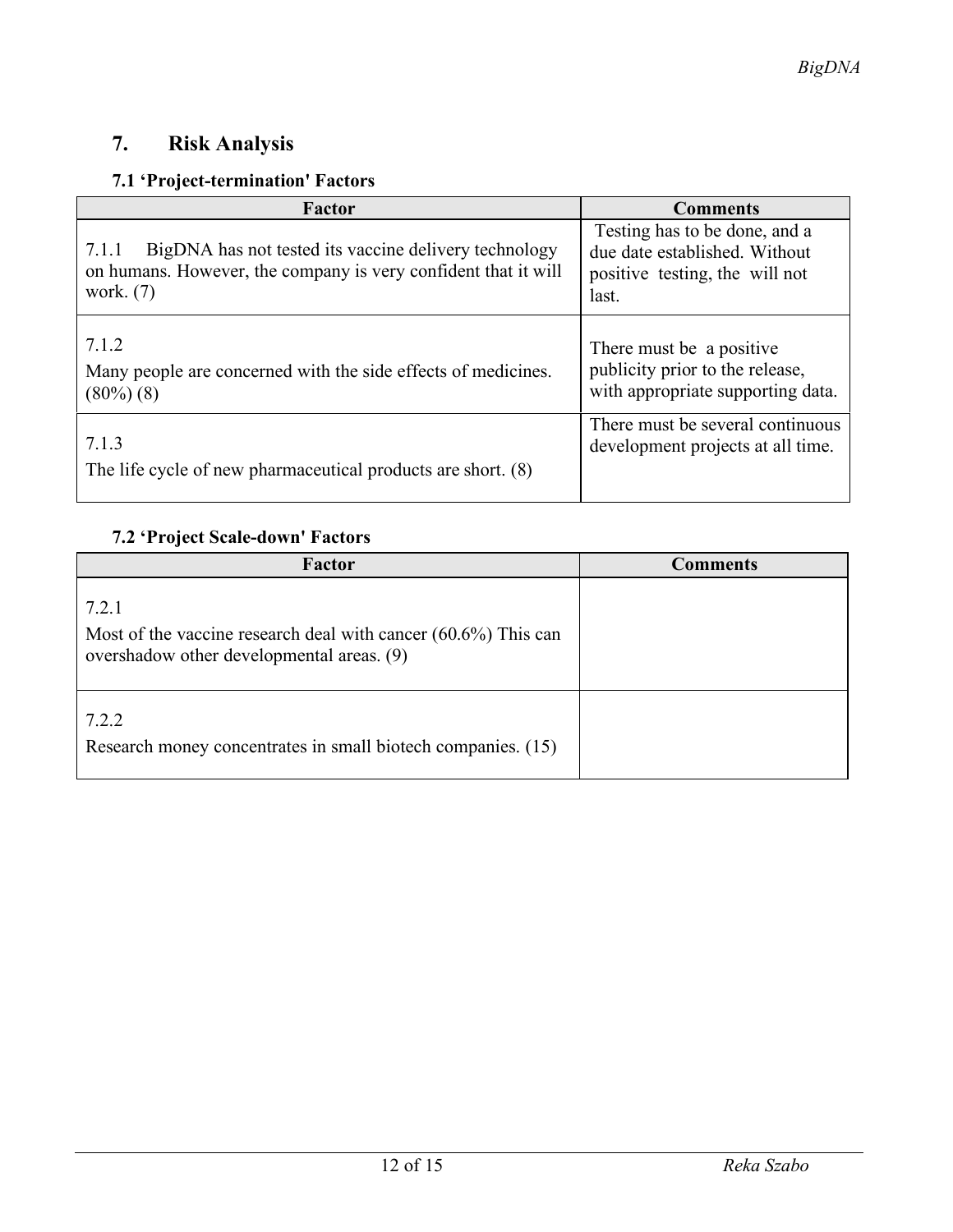## **8. Conclusion/Next Steps;**

BigDNA has a very promising technology with a well organised team and leadership. The market for vaccines is growing, and due to political and socio-economic trends new markets are created. As a research company, their portfolio is capable of renewal, an advisable feature in a competitive market. There are also possibilities for spin-off companies (wildlife management and diagnostics). The company could be considered for investment, however, a few more investigations should be carried out.

Testing on humans should be completed and product delivery date must be set.

I would also like to investigate to annual reports of the company, to establish their financial situation in the present. Most of their investment money came in the form of reimbursable grants. Since in partnerships and in licensing deals the legal background is very important, it would be advisable to take a look at their deals so far, and the ones under negotiation. The company should take on only minimal financial responsibilities, in case of lawsuits.

I would also strongly suggest to check all the vaccine regulatory processes for discrepancies with company policies.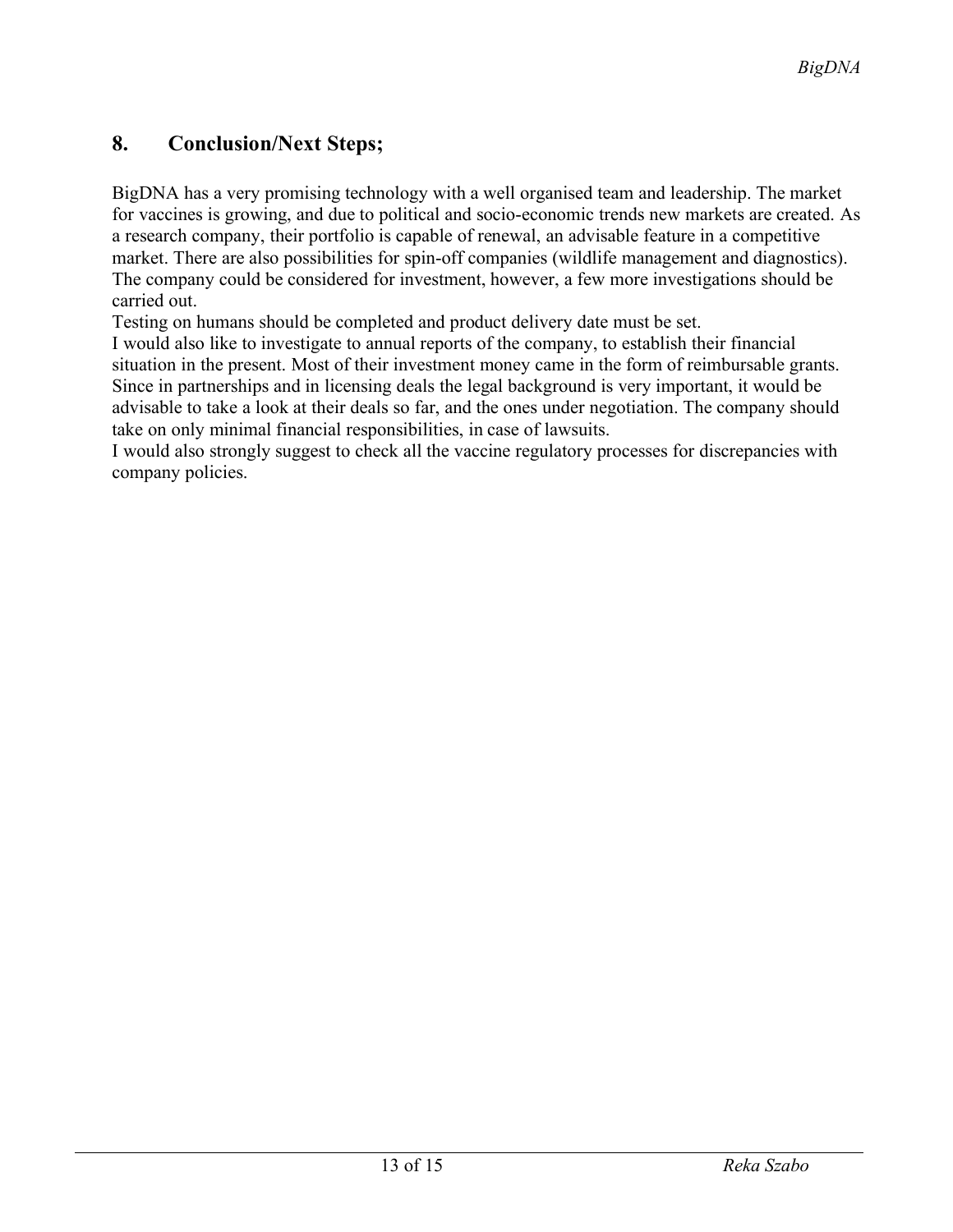#### Appendices

#### **8.1 APPENDIX A – BIBLIOGRAPHY**

- 1. "Scottish Research Institute in Vaccine Breakthrough." Inspiration. The Newsletter of the DDA. http://www.dda.gov.uk/publications/docs/final\_pdf\_winter\_inspiration\_2005.pdf Autumn/Winter 2005
- 2. About us. Moredun Research Institute home page- About us. http://www.mri.sari.ac.uk/aboutus.asp. 27 Feb 2007
- 3. March, John and Jason Clark. "DNA Vaccines: the future for immunisation?" Moredun Research Institute home page-Research-Bacteriology. http://www.mri.sari.ac.uk/bacteriology-reports-13.asp. 27 Feb 2007
- 4. BigDNA. Company profile. Connect Investment Conference 2006. CIC home page. http://www.connectonthenet.com/CIC\_presenters/CIC\_2006/bigDNA\_cic\_information.asp. 2006.
- 5. Miedzybrodzki, Ryszard, Wojciech Fortuna, Beata Weber-Dabrowska and Andrzej Gorski. "Bacterial viruses against viruses pathogenic for man?" Virus Research, Volume 110, Issues 1-2, June 2005, Pages 1-8
- 6. Jepson**,** Catherine D. and John B. March**. "**Bacteriophage lambda is a highly stable DNA vaccine delivery vehicle**"** Vaccine, Volume 22, Issue 19, 23 June 2004, Pages 2413-2419
- 7. Jones, Faye. "Viruses could deliver HIV, malaria, rabies and cancer vaccines as pills." Innovations Report. Forum für Wissenschaft, Industrie und Wirtschaft. http://www.innovations-report.de/html/berichte/biowissenschaften\_chemie/bericht-42595.html 6 Apr 2005
- 8. Report: UK Pharmaceutical Industry. Executive Summary. Key Note. http://www.keynote.co.uk/kn2k1/CnIsapi.dll?nuni=16521&usr=11430srv=02&alias=kn2k1 &uni=1173160195&fld=K&noLog=1&frompage=Summ&key=14644 2005
- 9. "Therapeutic Vaccines: More Trials and Tribulations." Healthcare Reports- Datamonitor. BioPortfolio - the biotechnology, pharmaceutical, life science and healthcare portal. http://www.bioportfolio.com/cgi-

bin/acatalog/Therapeutic\_Vaccines\_More\_Trials\_and\_Tribulations.html. 21 December 2005

- 10. "Tropical and Defense Vaccines The Scared, the Weak and the Poor". Healthcare Reports-Datamonitor. BioPortfolio - the biotechnology, pharmaceutical, life science and healthcare portal. http://www.bioportfolio.com/cgi-bin/acatalog/info\_227.html. 19 May 2005
- 11. "Vaccines: sales show global growth." News article. Datamonitor. http://www.datamonitor.com/~aef8adb333f940fdaa54d0ffbdf901d6~/industries/news/article /?pid=59885F58-D52E-4562-84C7-467ADB1E36D1&type=ResearchWire 17 Mar 2006
- 12. "Is production capacity limiting vaccine market growth?" Advances in Life Science. Management. Features Editor. http://www.advancesinlifescience.com/management\_11.htm 13 February 2003.
- 13. "The Vaccine Market." Biopharmaceuticals. Pall Corporation. http://www.pall.com/biopharm\_36524.asp 2002
- 14. Mitchell, Steve. "Global Vaccine Market To Top 23 Billion Dollars". Terradaily. News about Planet Earth. United Press International.